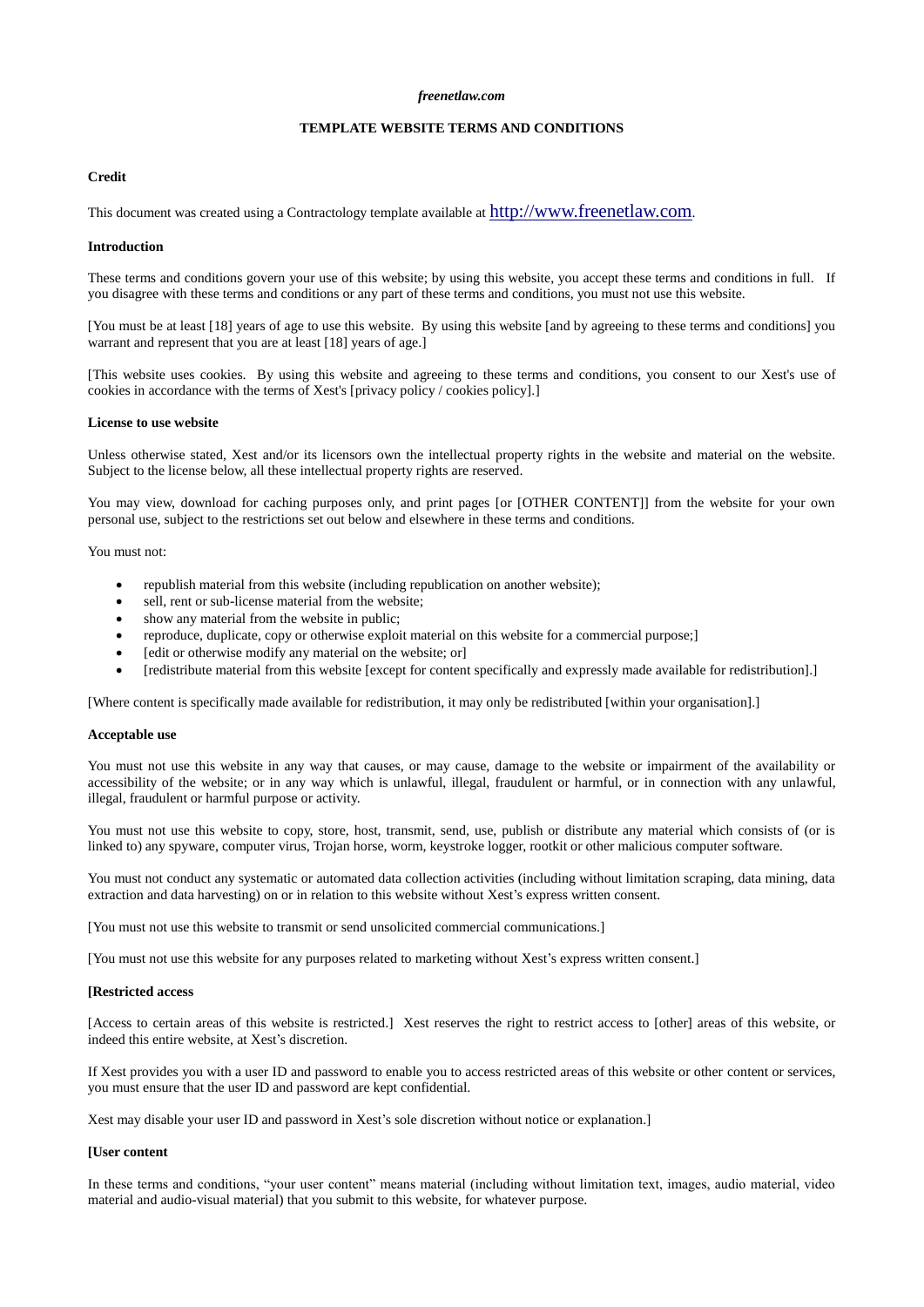You grant to Xest a worldwide, irrevocable, non-exclusive, royalty-free license to use, reproduce, adapt, publish, translate and distribute your user content in any existing or future media. You also grant to Xest the right to sub-license these rights, and the right to bring an action for infringement of these rights.

Your user content must not be illegal or unlawful, must not infringe any third party's legal rights, and must not be capable of giving rise to legal action whether against you or Xest or a third party (in each case under any applicable law).

You must not submit any user content to the website that is or has ever been the subject of any threatened or actual legal proceedings or other similar complaint.

Xest reserves the right to edit or remove any material submitted to this website, or stored on Xest's servers, or hosted or published upon this website.

[Notwithstanding Xest rights under these terms and conditions in relation to user content, Xest does not undertake to monitor the submission of such content to, or the publication of such content on, this website.]

### **No warranties**

This website is provided "as is" without any representations or warranties, express or implied. Xest makes no representations or warranties in relation to this website or the information and materials provided on this website.

Without prejudice to the generality of the foregoing paragraph, Xest does not warrant that:

- this website will be constantly available, or available at all; or
- the information on this website is complete, true, accurate or non-misleading.

Nothing on this website constitutes, or is meant to constitute, advice of any kind. [If you require advice in relation to any [legal, financial or medical] matter you should consult an appropriate professional.]

## **Limitations of liability**

Xest will not be liable to you (whether under the law of contact, the law of torts or otherwise) in relation to the contents of, or use of, or otherwise in connection with, this website:

- [to the extent that the website is provided free-of-charge, for any direct loss;]
- $\bullet$  for any indirect, special or consequential loss; or for any business losses loss of revenue income
- for any business losses, loss of revenue, income, profits or anticipated savings, loss of contracts or business relationships, loss of reputation or goodwill, or loss or corruption of information or data.

These limitations of liability apply even if Xest has been expressly advised of the potential loss.

## **Exceptions**

Nothing in this website disclaimer will exclude or limit any warranty implied by law that it would be unlawful to exclude or limit; and nothing in this website disclaimer will exclude or limit Xest's liability in respect of any:

- death or personal injury caused by Xest's negligence;
- fraud or fraudulent misrepresentation on the part of Xest; or
- matter which it would be illegal or unlawful for Xest to exclude or limit, or to attempt or purport to exclude or limit, its liability.

#### **Reasonableness**

By using this website, you agree that the exclusions and limitations of liability set out in this website disclaimer are reasonable.

If you do not think they are reasonable, you must not use this website.

## **Other parties**

[You accept that, as a limited liability entity, Xest has an interest in limiting the personal liability of its officers and employees. You agree that you will not bring any claim personally against Xest's officers or employees in respect of any losses you suffer in connection with the website.]

[Without prejudice to the foregoing paragraph,] you agree that the limitations of warranties and liability set out in this website disclaimer will protect Xest's officers, employees, agents, subsidiaries, successors, assigns and sub-contractors as well as Xest.

#### **Unenforceable provisions**

If any provision of this website disclaimer is, or is found to be, unenforceable under applicable law, that will not affect the